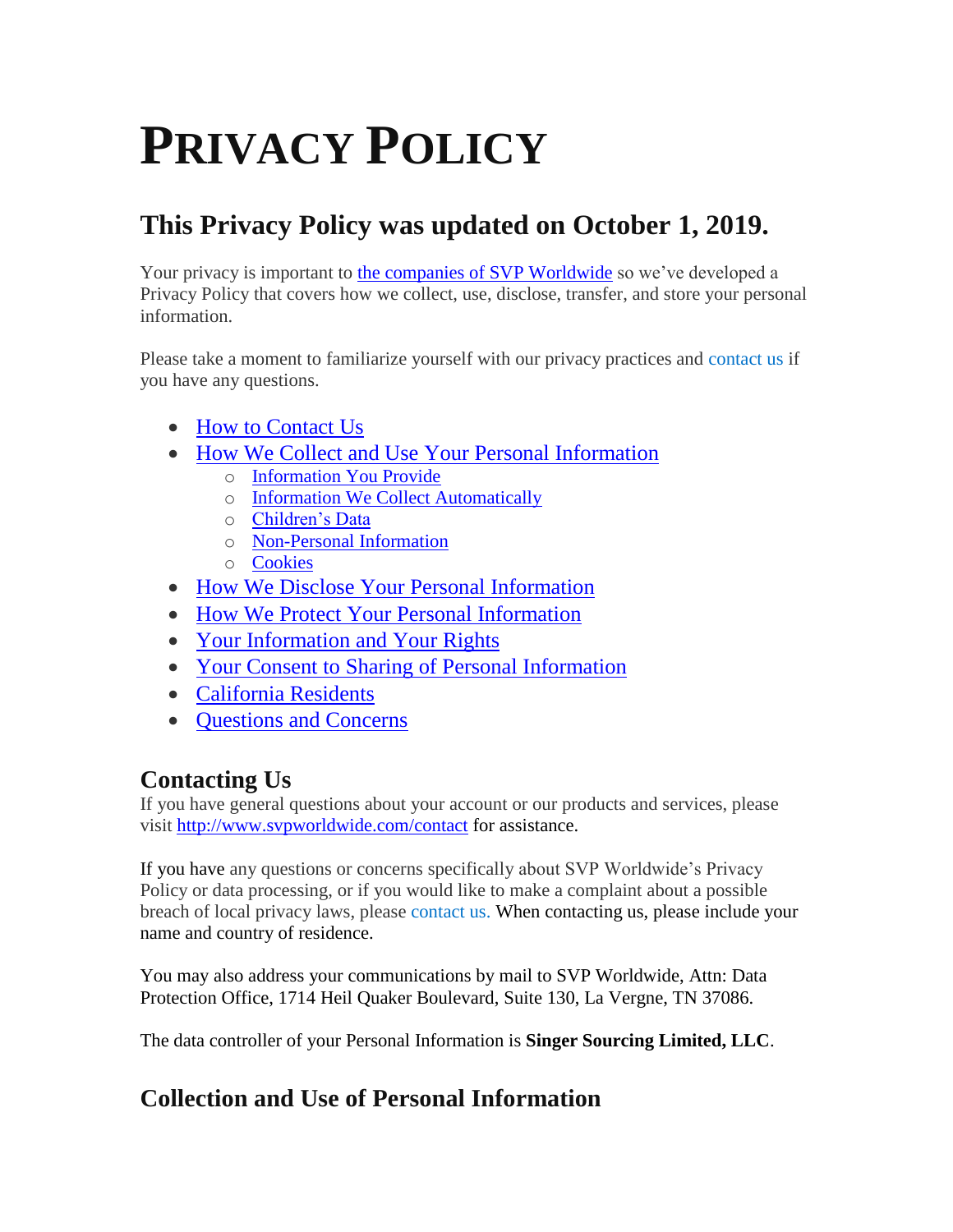You may choose to submit Personal Information (such as your name, address, e-mail address and telephone number) to us at several different points on our websites, through our apps, and at our stores.

We collect, use, and disclose Personal Information for business purposes only. At times, we will ask your permission to process your Personal Information, like when you sign up for a newsletter or create an account. Other times, when you'd reasonably expect us to process your personal information, we don't ask your permission, but only when (1) we are legally allowed to do so and (2) our use fits with the [rights](#page-6-1) you have.

SVP Worldwide and its affiliates may share this Personal Information with each other and use it consistent with this Privacy Policy. We may also combine it with other information to provide and improve our products, services, content, and advertising.

You are not required to provide the Personal Information that we have requested, but, if you choose not to do so, in many cases we will not be able to provide you with our products or services or respond to any queries you may have.

When we collect Personal Information, we will notify you and give you information explaining how your information will be used.

Here are some examples of the types of Personal Information SVP Worldwide may collect and how we may use it:

#### <span id="page-1-0"></span>**Information you provide to us:**

We collect Personal Information like your:

- Name:
- Email address:
- Address or postal code;
- Payment methods;
- Hobbies, interests, and preferences;
- Social network and "handle" data:
- Telephone number; and
- Birth date.

When you voluntarily do things like:

- Create a mySewnet**™** account;
- Purchase or use our products or service;
- Download a software update;
- Subscribe to a newsletter (users who no longer wish to receive our newsletters or promotional materials may opt-out of receiving these communications by clicking the unsubscribe link at the bottom of the email or by [contacting us\)](mailto:privacy@svpworldwide.com?subject=Privacy%20Inquiry%20V100119);
- Register for a class at a Viking Sewing Gallery Retail Store;
- Connect to our services: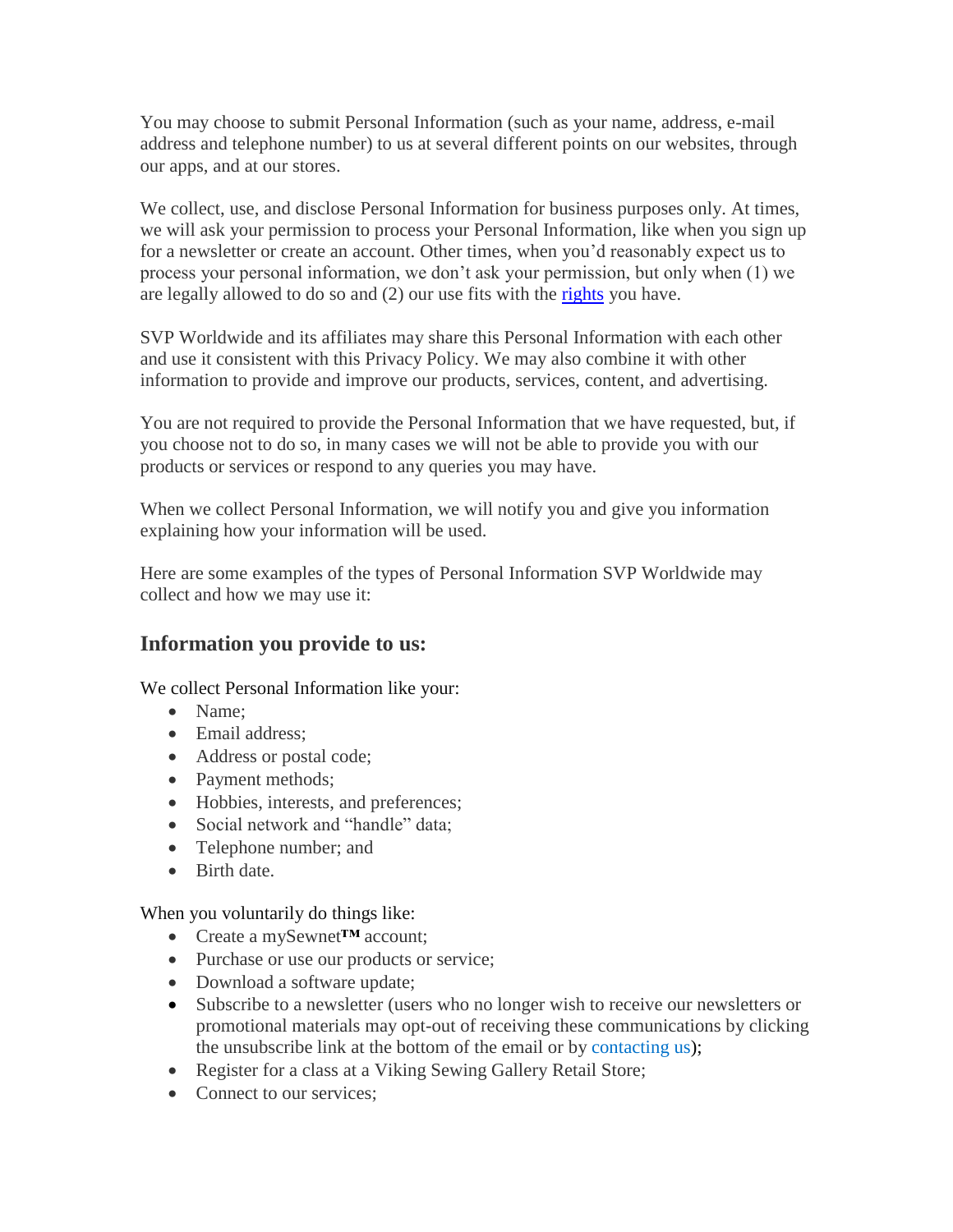- Mention or tag us on social media;
- Contact us; or
- Participate in an online survey.

In certain jurisdictions, you may have the right not to provide Personal Information. However, if you elect not to provide such information, you may not be able to utilize certain services on our websites and apps.

#### <span id="page-2-0"></span>**Information we collect automatically:**

We collect information about your use of our products and services, your interactions with us and our advertising, as well as information regarding your computer or other devices used to access our services, including:

- Your interactions with our email:
- Details of your interactions with our customer service, such as the date, time and reason for contacting us, and if you call us, your phone number;
- Device IDs, User IDs, or other unique identifiers that support user authentication, the registration process, payment processing, and presentation of content to you;
- Device and software characteristics, connection information, and statistics;
- Domain names, IP addresses, browser types, page views, mobile device ID and type which is collected to customize our website to your preferences, manage content, and compile statistics about website usage;
- Information collected via the use of cookies (See our "Cookies and Other [Technologies"](#page-4-0) section below.); and
- Service activation information such as your email address or other contact information.

#### **Information from other sources:**

We also obtain information from other sources. We protect this information according to the practices described in this Privacy Policy.

These sources could include payment service providers who provide us with payment information, or updates to that information, based on their relationship with you.

#### <span id="page-2-1"></span>**How we use your Personal Information:**

We use your Personal Information to provide, analyze, administer, enhance and personalize our products, services, and marketing efforts; to process your registrations, your orders and your payments; and to communicate with you on these and other topics. For example, we use your Personal Information to:

• Keep you posted on SVP Worldwide's latest product announcements, software updates, and upcoming events.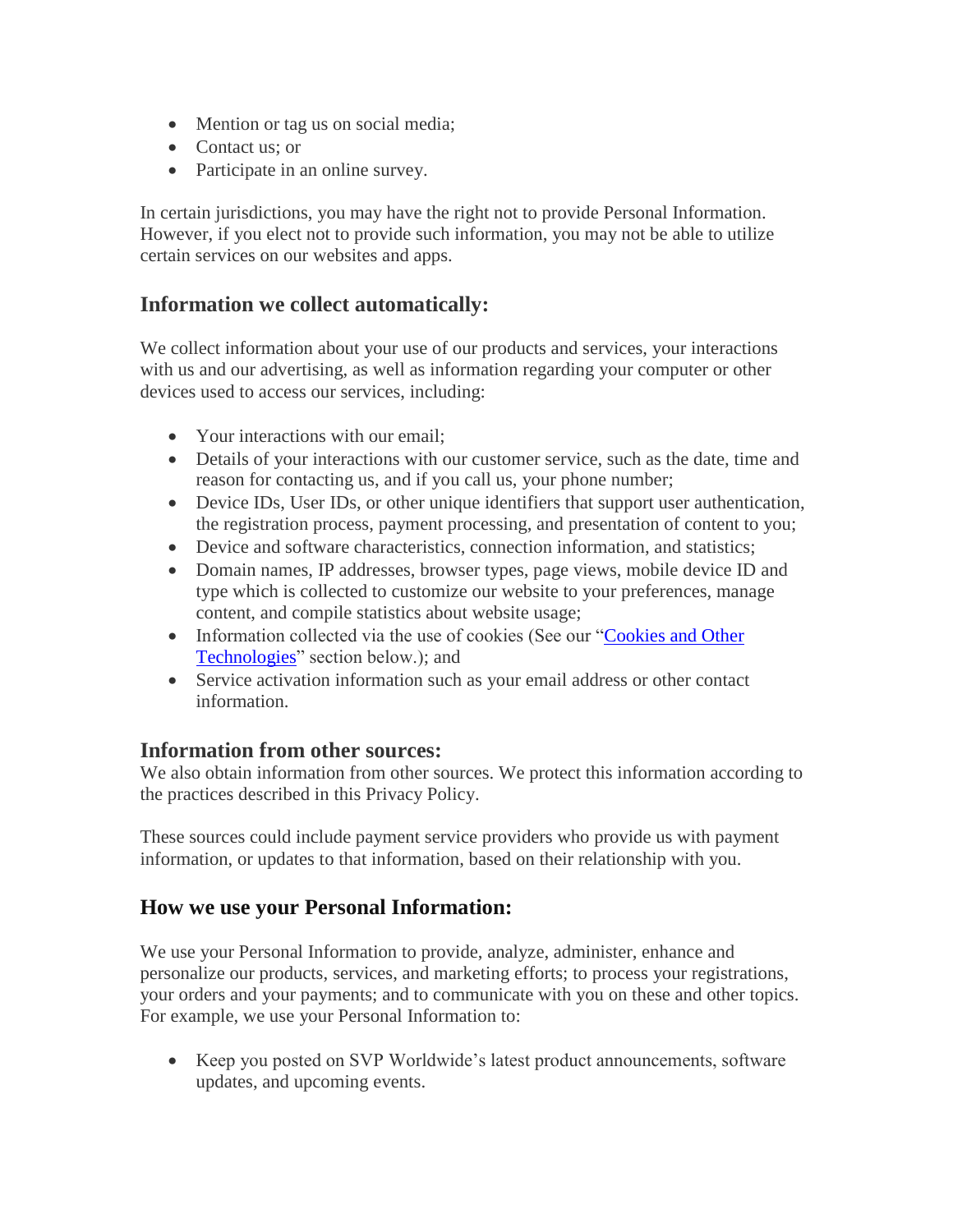- o If you don't want to be on our mailing list, you can opt out anytime by clicking "Unsubscribe" at the bottom of any communication or by [contacting us.](mailto:privacy@svpworldwide.com?subject=Privacy%20Inquiry%20V100119)
- o If you don't want us to show you "targeted advertising" through other companies' sites, like Facebook, Google, Instagram, or Twitter, you can set ad preferences in your social media companies' settings:
	- [Facebook](https://www.facebook.com/help/247395082112892?helpref=related)
	- [Google](https://adssettings.google.com/authenticated)
	- **[Instagram](https://help.instagram.com/1415228085373580)**
	- **[Twitter](https://help.twitter.com/en/safety-and-security/privacy-controls-for-tailored-ads)**
- Analyze and understand our customers to improve and optimize our products and services (including our user interface experiences).
- Communicate with you concerning your use of our products and services so we can assist you with operation requests such as password reset requests.
- Help us create, develop, operate, deliver, and improve our products, services, content, and advertising.
- Determine appropriate services. For example, our websites are not intended for users under the age of 16.
- Send important notices, such as communications about purchases and changes to our terms, conditions, and policies. Because this information is important to your interaction with SVP Worldwide, you may not opt out of receiving these communications.
- Administer sweepstakes, contests, or similar promotions.

We also use Personal Information for internal purposes such as auditing, data analysis, and research to improve SVP Worldwide's products, services, and customer communications.

## <span id="page-3-0"></span>**Children**

You must be 16 years of age or older to provide your Personal Information to SVP Worldwide. While individuals under the age of 16 may utilize our websites, the may provide their data only with the involvement, supervision, and approval of a parent or legal guardian.

## <span id="page-3-1"></span>**Collection and Use of Non-Personal Information**

We also collect data in a form that does not, on its own, permit direct association with any specific individual. We may collect, use, transfer, and disclose non-personal information for any purpose. The following are some examples of non-personal information that we collect and how we may use it:

 We may collect information such as language, zip code, area code, unique device identifier, and referrer URL so that we can better understand customer behavior and improve our products, services, and advertising.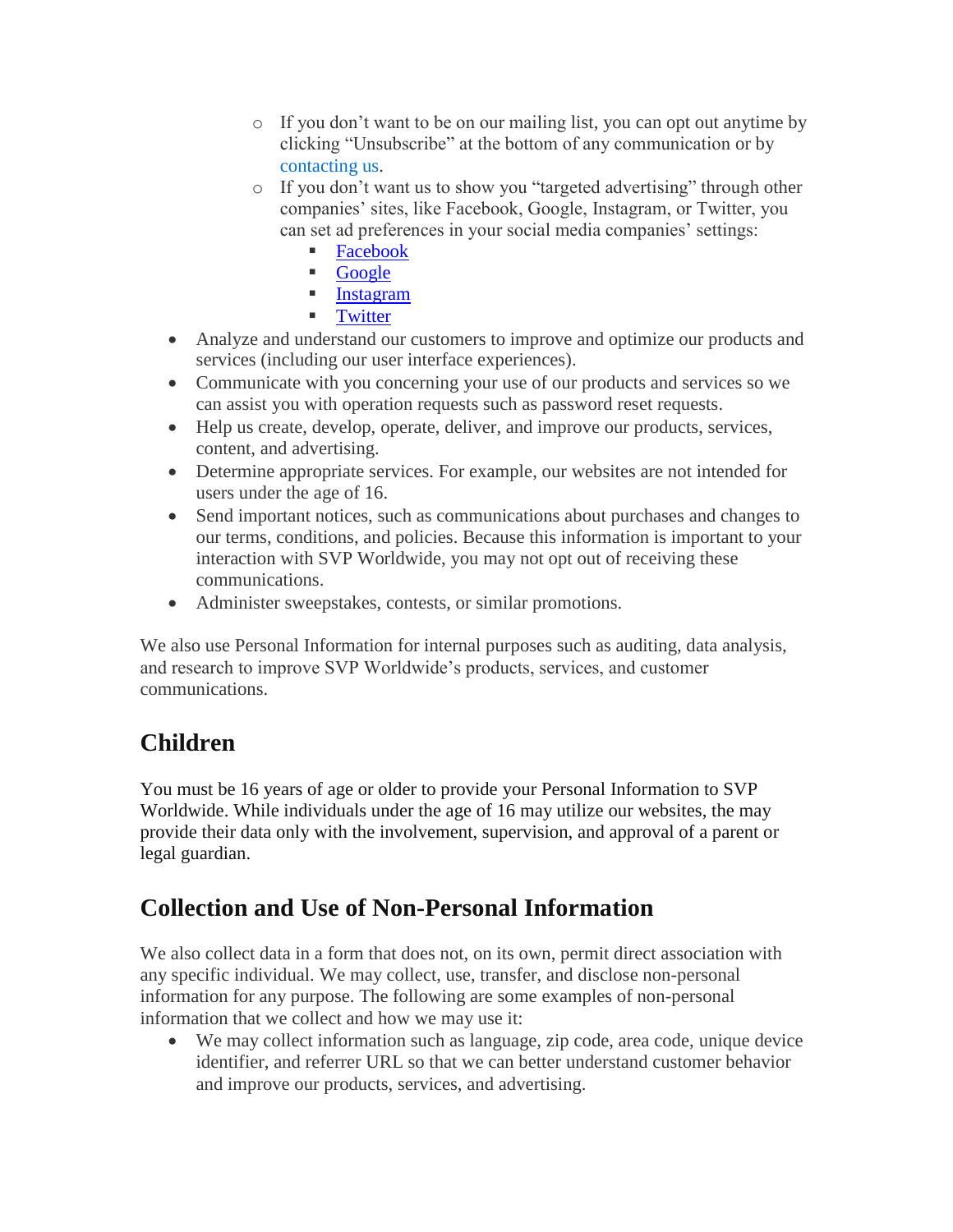- We may collect information regarding customer activities on our website and from our other products and services. This information is aggregated and used to help us provide more useful information to our customers and to understand which parts of our website, products, and services are of most interest. Aggregated data is considered non-personal information for the purposes of this Privacy Policy.
- We may collect and store details of how you use our services, including search queries. This information may be used to improve the relevancy of results provided by our services. Except in limited instances to ensure quality of our services over the Internet, such information will not be associated with your IP address.
- We collect data about how you use your device and applications in order to help our developers improve our apps.

If we do combine non-personal information with Personal Information the combined information will be treated as Personal Information for as long as it remains combined.

## <span id="page-4-0"></span>**Cookies and Other Technologies**

Cookies are small text files that are placed on your computer by websites that you visit. They are widely used in order to make websites work, or work more efficiently, as well as to provide information to the owners of the site.

These technologies help us better understand user behavior, tell us which parts of our websites people have visited, and facilitate and measure the effectiveness of advertisements and web searches. We treat information collected by cookies and other technologies as non-personal information. However, to the extent that Internet Protocol (IP) addresses or similar identifiers are considered Personal Information by local law, we also treat these identifiers as Personal Information. Similarly, to the extent that nonpersonal information is combined with Personal Information, we treat the combined information as Personal Information for the purposes of this Privacy Policy.

As is true of most Internet services, we gather some information automatically and store it in log files. This information includes Internet Protocol (IP) addresses, browser type and language, Internet service provider (ISP), referring and exit websites and applications, operating system, date/time stamp, and clickstream data.

We use this information to understand and analyze trends, to administer the site, to learn about user behavior on the site, to improve our product and services, and to gather demographic information about our user base as a whole. SVP Worldwide may use this information in our marketing and advertising services.

Most web browsers allow some control of most cookies through the browser settings. To find out more about cookies, including how to see what cookies have been set, visit [www.allaboutcookies.org.](http://www.allaboutcookies.org/)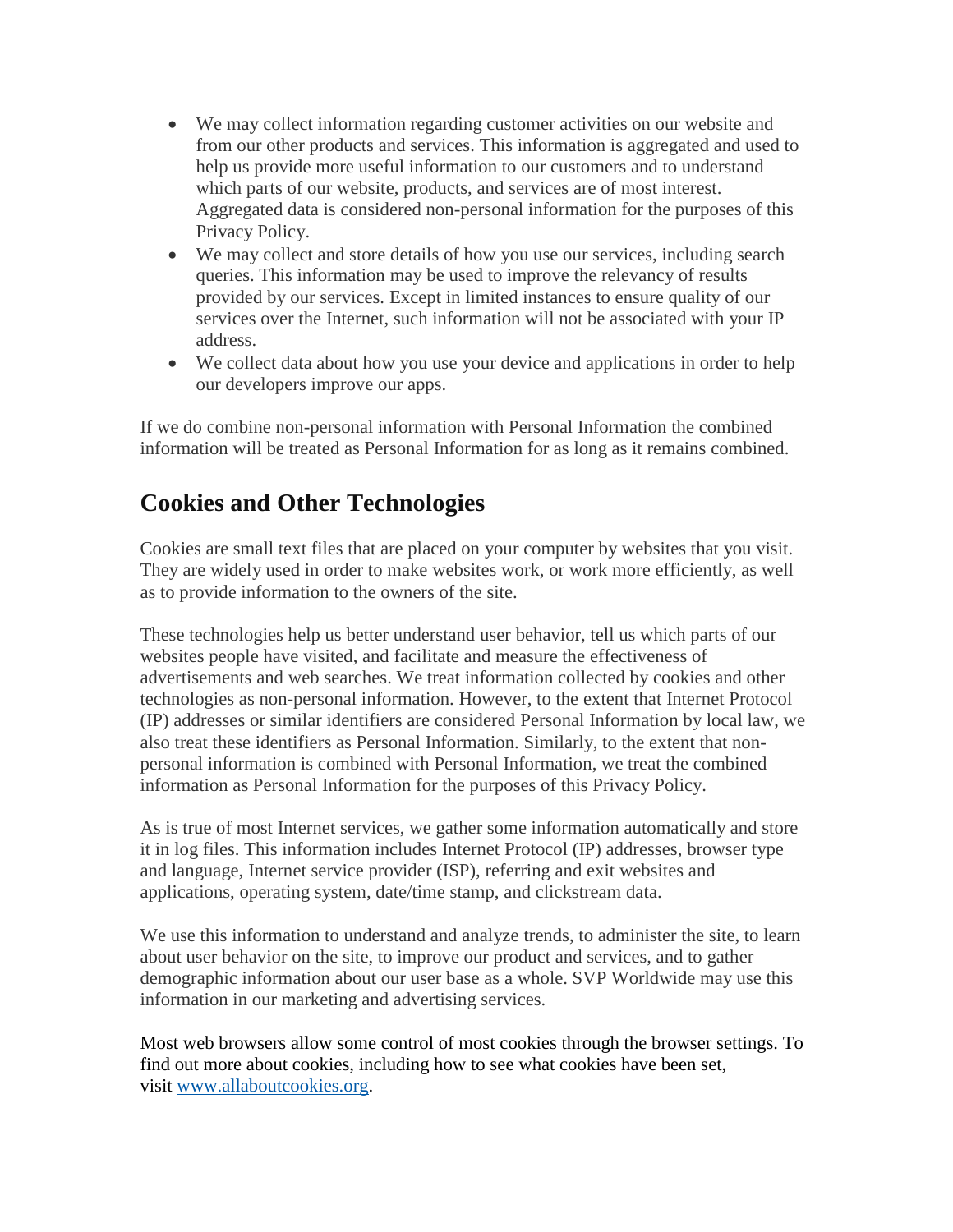Find out how to manage cookies on popular browsers:

- [Google Chrome](https://support.google.com/chrome/answer/95647?co=GENIE.Platform%3DDesktop&hl=en)
- [Microsoft Edge](https://privacy.microsoft.com/en-us/windows-10-microsoft-edge-and-privacy)
- [Mozilla Firefox](https://support.mozilla.org/en-US/kb/enable-and-disable-cookies-website-preferences)
- [Microsoft Internet Explorer](https://support.microsoft.com/en-gb/help/17442/windows-internet-explorer-delete-manage-cookies)
- [Opera](https://www.allaboutcookies.org/manage-cookies/opera.html)
- [Apple Safari](https://support.apple.com/guide/safari/manage-cookies-and-website-data-sfri11471/mac)

To find information relating to other browsers, visit the browser developer's website.

To opt out of being tracked by Google Analytics across all websites, visit [http://tools.google.com/dlpage/gaoptout.](http://tools.google.com/dlpage/gaoptout)

## <span id="page-5-0"></span>**Disclosure of Personal Information**

We disclose your information for certain purposes and to third parties, as described below:

#### **Companies of SVP Worldwide**

We share your information among the companies of SVP Worldwide as needed for: data processing and storage; providing you with access to our services; providing customer support; making decisions about service improvements; and for other purposes described in the [How We Use Your Personal Information](#page-2-1) section of this Privacy Policy. For further information see the [Consent to Internal Transfer of Personal Information](#page-7-0) section below.

#### **Service Providers**

We use other companies, agents or contractors ("Service Providers") to perform services on our behalf or to assist us with the provisions of services to you. For example, we engage Service Providers to provide marketing, advertising, communications, infrastructure and IT services; to personalize and optimize our service; to process credit card transactions or other payment methods; to provide customer service; to collect debts, to analyze and enhance data (including data about users' interactions with our service); and to process and administer consumer surveys. In the course of providing such services, these Service Providers may have access to your Personal Information.

We do not authorize Service Providers to use or disclose your Personal Information except in connection with providing their services.

Service Providers outside the European Economic Area ("EEA") may process Personal Information of EEA residents. We will only allow this processing if we are satisfied with the Service Providers commitment to security.

## **Protection of SVP Worldwide and Others**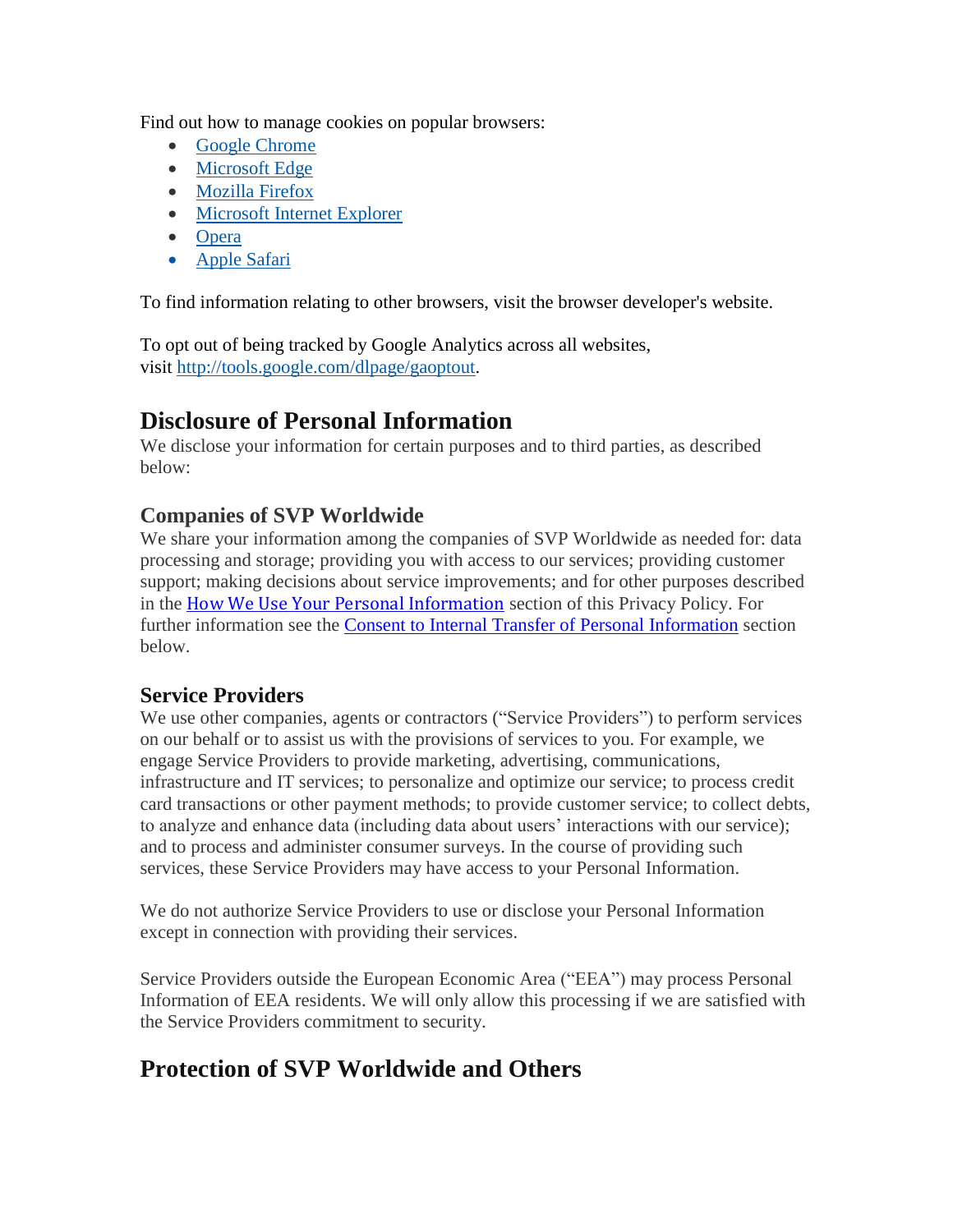SVP Worldwide and its Service Providers may disclose and otherwise use your personal and other information where we or they reasonably believe such disclosure is necessary to (a) satisfy an applicable law, regulation, legal process, or government request, (b) enforce applicable terms of use, including investigation of potential violations thereof, (c) detect, prevent, or otherwise address illegal or suspected illegal activities (including payment fraud), security or technical issues, or (d) protect against harm to the rights, property or safety of SVP Worldwide, its users or the public, as required or permitted by law.

## **Business Transfers**

We may disclose your Personal Information in connection with any reorganization, restructuring, merger or sale or other transfer of assets. We will transfer information, including Personal Information, provided that the receiving party agrees to respect your Personal Information in a manner that is consistent with our Privacy Policy.

Whenever in the course of sharing information we transfer Personal Information to countries outside of the EEA and other regions with comprehensive data protection laws, we will ensure that the information is transferred in accordance with this Privacy Policy and as permitted by the applicable laws on data protection.

## <span id="page-6-0"></span>**Protection of Personal Information**

SVP Worldwide takes the security of your Personal Information very seriously. When SVP Worldwide stores your personal data, we use computer systems with limited access housed in facilities using physical security measures. These measures are designed to provide a level of security appropriate to the risks of processing your Personal Information. Unfortunately, no measures can be guaranteed to provide 100% security. Accordingly, we cannot guarantee the security of your Personal Information.

## **Automated Decision-Making**

SVP Worldwide does not make any decisions involving the use of algorithms or profiling that significantly affect you.

## <span id="page-6-1"></span>**Your Information and Rights**

You can request access to your Personal Information; the correction or update of out-ofdate or inaccurate Personal Information; and to the extent required by law, deletion of the Personal Information we hold about you.

To make requests, or if you have any other question regarding our privacy practices, please [contact us.](mailto:privacy@svpworldwide.com?subject=Privacy%20Inquiry%20V100119) We respond to all requests we receive from individuals wishing to exercise their data protection rights in accordance with applicable data protection laws.

We may decline to process requests that are frivolous, jeopardize the privacy of others, are extremely impractical, or for which access is not otherwise required by local law. To make a request, please [contact us.](mailto:privacy@svpworldwide.com?subject=Privacy%20Inquiry%20V052518)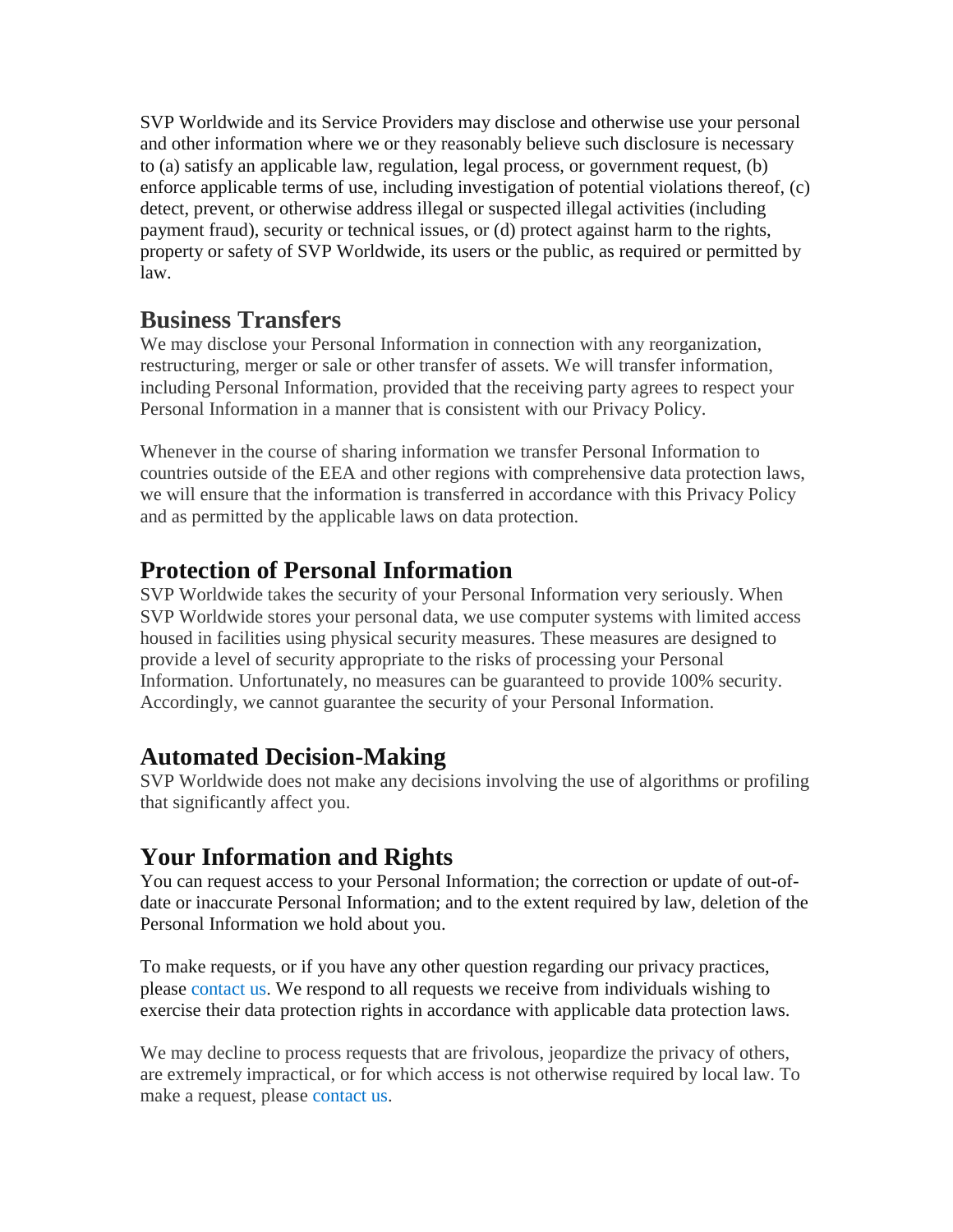We may retain information as required or permitted by applicable laws and regulations, including to honor your choices, for our billing or records purposes and to fulfill the purposes described in this Privacy Policy. We take reasonable measures to destroy or deidentify Personal Information in a secure manner when it is no longer required.

## <span id="page-7-0"></span>**Consent to Internal Transfer of Personal Information**

All the information you provide may be transferred or accessed by entities around the world as described in this Privacy Policy. As a global organization, data we collect may be transferred internationally throughout SVP Worldwide's worldwide organization and to SVP Worldwide's headquarters in the United States.

Some of the jurisdictions to which data is transferred may not provide the same level of privacy protection as your local jurisdiction. By using and purchasing our products and services and submitting Personal Information through our websites or apps and at our stores, you consent to such transfers of your Personal Information. Without such consent, SVP Worldwide is not able to provide you with access to its online services and other programs made available through our websites and apps.

<span id="page-7-1"></span>Personal Information of EEA residents is controlled and processed by **Singer Sourcing Limited, LLC.** SVP Worldwide uses approved Model Contractual Clauses for the international transfer of Personal Information collected in the EEA.

## **Your California Privacy Rights/Notice for California Residents**

California residents who have provided Personal Information to SVP Worldwide may obtain information regarding SVP Worldwide's disclosures, if any, of Personal Information to third parties for third-party direct marketing purposes.

Requests must be submitted to the following address: SVP Worldwide, Attn: Data Protection Office, 1714 Heil Quaker Boulevard, Suite 130, La Vergne, TN 37086.

Within 30 days of receiving such a request, we will provide a California Privacy Disclosure, which will include a list of certain categories of Personal Information disclosed during the preceding calendar year to third parties for their direct marketing purposes, along with the names and addresses of the third parties. This request may be made no more than once per calendar year. We reserve our right not to respond to requests submitted other than to the address specified in this paragraph.

## **Our Company-wide Commitment to Your Privacy**

To make sure your Personal Information is secure, we communicate our privacy and security guidelines to SVP Worldwide employees and strictly enforce privacy safeguards within the company.

## <span id="page-7-2"></span>**Privacy Questions**